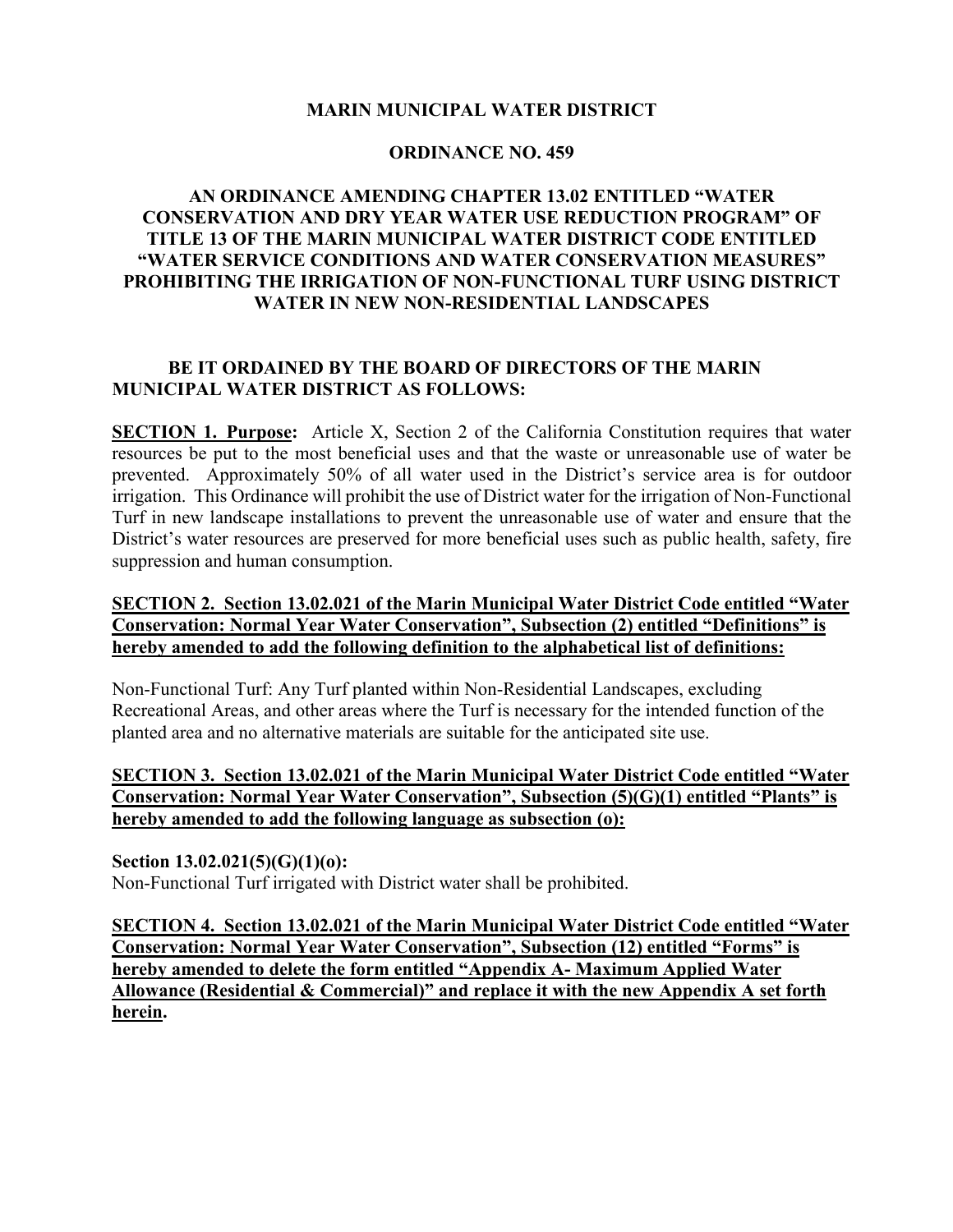#### Appendix A- Maximum Applied Water Allowance (Residential & Commercial

|                                                                    |                                      |                    | <b>MARIN WATER</b><br><b>WATER BUDGET &amp; WATER USE CALCULATOR</b> |                                           |                                                        |                               |                          |
|--------------------------------------------------------------------|--------------------------------------|--------------------|----------------------------------------------------------------------|-------------------------------------------|--------------------------------------------------------|-------------------------------|--------------------------|
| Zip Code:                                                          |                                      |                    |                                                                      |                                           |                                                        |                               |                          |
| Date:                                                              |                                      |                    |                                                                      |                                           |                                                        |                               |                          |
| <b>Project Name:</b>                                               |                                      |                    |                                                                      |                                           |                                                        | <b>1ARIN</b>                  |                          |
| <b>Project Address:</b>                                            |                                      |                    |                                                                      |                                           |                                                        |                               |                          |
| <b>Project Contact:</b>                                            |                                      |                    |                                                                      |                                           |                                                        |                               |                          |
| <b>Project Contact Email:</b>                                      |                                      |                    |                                                                      |                                           |                                                        |                               |                          |
| <b>Maximum Applied</b><br><b>Water Allowance</b>                   | Project<br>Type                      | ET <sub>o</sub>    | <b>ETAF</b>                                                          | <b>Special</b><br>Landscape Area<br>(SLA) | <b>Total Landscape</b><br>Area<br>including SLA        | <b>MAWA</b><br>(CCF/yr)       |                          |
| (MAWA)                                                             |                                      | ÷,                 |                                                                      | ÷.                                        |                                                        | $\blacksquare$                |                          |
| <b>Estimated Total Water Use</b><br>(ETWU)                         |                                      |                    | <b>ETo</b>                                                           | $(SF * PF) / IE$                          | <b>SLA</b>                                             | <b>ETWU</b><br>(CCF/yr)       |                          |
|                                                                    |                                      |                    | $\overline{a}$                                                       | $\overline{a}$                            | $\overline{a}$                                         | $\blacksquare$                |                          |
| Project meets water budget.                                        |                                      |                    |                                                                      |                                           | Difference between MAWA and ETWU                       | $\blacksquare$                |                          |
| <b>ETWU Calculation</b><br>(Regular landscape areas)               | Zone#                                | <b>Description</b> | <b>Select</b><br>Irrigation                                          | <b>Square Feet</b><br>(SF)                | <b>Plant Factor</b><br>(PF)                            | Irrigation<br>Efficiency (IE) | $(SF * PF) / IE$         |
|                                                                    | $\mathbf{1}$                         |                    |                                                                      |                                           |                                                        |                               |                          |
|                                                                    | $\overline{2}$                       |                    |                                                                      |                                           |                                                        |                               |                          |
|                                                                    | 3                                    |                    |                                                                      |                                           |                                                        |                               |                          |
|                                                                    | $\overline{\mathbf{4}}$              |                    |                                                                      |                                           |                                                        |                               |                          |
|                                                                    | 5                                    |                    |                                                                      |                                           |                                                        |                               |                          |
|                                                                    | 6                                    |                    |                                                                      |                                           |                                                        |                               |                          |
|                                                                    |                                      |                    | Landscape area (not including SLA)                                   | ¥,                                        |                                                        |                               | $\blacksquare$           |
|                                                                    | <b>Description</b>                   |                    |                                                                      | <b>Square Feet</b><br>(SF)                | <b>Plant Factor / Irrigation Efficiency</b><br>(PF/IE) |                               | $(SF * PF) / IE$         |
| <b>ETWU Calculation</b><br><b>Special Landscape Areas</b><br>(SLA) | Edible planting area                 |                    |                                                                      |                                           | 1.0                                                    |                               | $\overline{\phantom{a}}$ |
|                                                                    | Multi-use and sports field turf area |                    |                                                                      |                                           | 1.0                                                    |                               | $\sim$                   |
|                                                                    | Area irrigated with recycled water   |                    |                                                                      |                                           | 1.0                                                    |                               | $\overline{\phantom{a}}$ |
|                                                                    | Pool                                 |                    |                                                                      |                                           | 1.0                                                    |                               | a.                       |
|                                                                    | <b>Total SLA</b>                     |                    |                                                                      | 0                                         |                                                        |                               | $\mathbf{0}$             |
|                                                                    |                                      |                    | Total Landscape Area (including SLA) from ETWU Calculation           | $\mathbf{O}$                              |                                                        |                               |                          |
|                                                                    | <b>ETWU</b>                          | Gallons:           | $\mathbf 0$                                                          | Units:                                    | $\mathbf 0$                                            | AF:                           | $\mathbf 0$              |
| <b>Water Use Table</b>                                             | <b>Billing Period</b>                | Jan/Feb            | Mar/Apr                                                              | May/Jun                                   | Jul/Aug                                                | Sep/Oct                       | Nov/Dec                  |
|                                                                    | <b>Baseline (CCF)</b>                | $\circ$            | $\mathbf 0$                                                          | $\Omega$                                  | $\Omega$                                               | $\overline{0}$                | $\Omega$                 |

MarinWater.org

Water Budget and Water Use Calculator<br>1 Page 1 of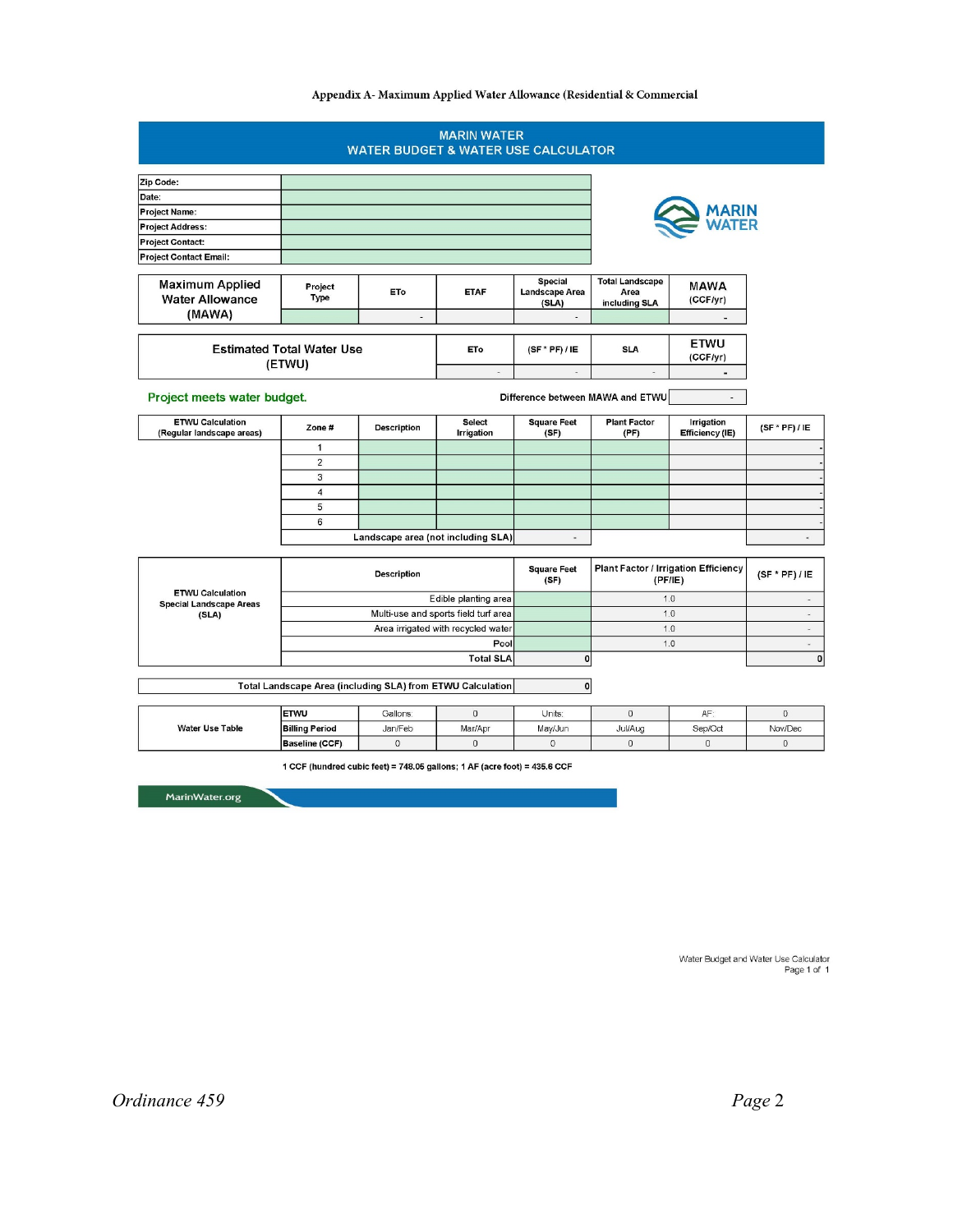**SECTION 5. Findings of Necessity:** The Board of Directors, after considering all of the information and testimony presented at its March 15, 2022 meeting regarding this Ordinance, finds as follows:

- A. Water is a finite and precious resource.
- B. The District's water supply currently remains limited to water captured in its seven reservoirs; water transported from the Russian River via the North Marin aqueduct; and recycled water produced at the Las Gallinas Valley Sanitary District Plant (for a variety of non-potable purposes). About 73% of the District's water supply comes from its reservoirs, 25% from the Russian River through the North Marin aqueduct and 2% from recycled water. Although options to increase the District's water supply are being evaluated, the implementation of any preferred alternative will not be immediate and will not supplant the need to use District water efficiently.
- C. The water conservation program, including the mandatory water conservation measures already adopted by this Board, is necessary to conserve additional water for beneficial use and to preserve the District's water supply, and this Ordinance would further supplement previously adopted water conservation measures.
- D. Article X Section 2 of the California Constitution declares that the general welfare requires that water resources be put to beneficial use to the fullest extent of which they are capable and that the waste, unreasonable use or unreasonable method of use of water be prevented, and that conservation of such waters is to be exercised with a view to the reasonable and beneficial use thereof in the interest of the people and the public welfare.
- E. Approximately half of the District's water supply is used for outdoor irrigation, and actions are necessary to reduce this usage.
- F. This Ordinance will reduce the amount of water used for outdoor irrigation by prohibiting the use of the District's water supply to irrigate non-functional turf, which is by definition non-essential as it provides no functional purpose, and preserve the District's water supply for more essential uses.

**SECTION 6. Environmental Determination:** This project has been reviewed for compliance with the California Environmental Quality Act (CEQA) and based upon the above findings and purposes of this ordinance, qualifies for an exemption pursuant to Section 15061(b)(3) of the CEQA Guidelines as there is no possibility that the activity in question may have a significant effect on the environment.

*Ordinance 459 Page* 3 **SECTION 7. Severability:** If any section, subsection, sentence, clause, phrase, portion or part of this ordinance is for any reason held to be invalid or unconstitutional by any court of competent jurisdiction, such section shall not affect the validity of the remaining portions of this code. The Board of Directors hereby declares that it would have adopted this ordinance and each section, subsection, sentence, clause, phrase, part or portion thereof, irrespective of the fact that any one or